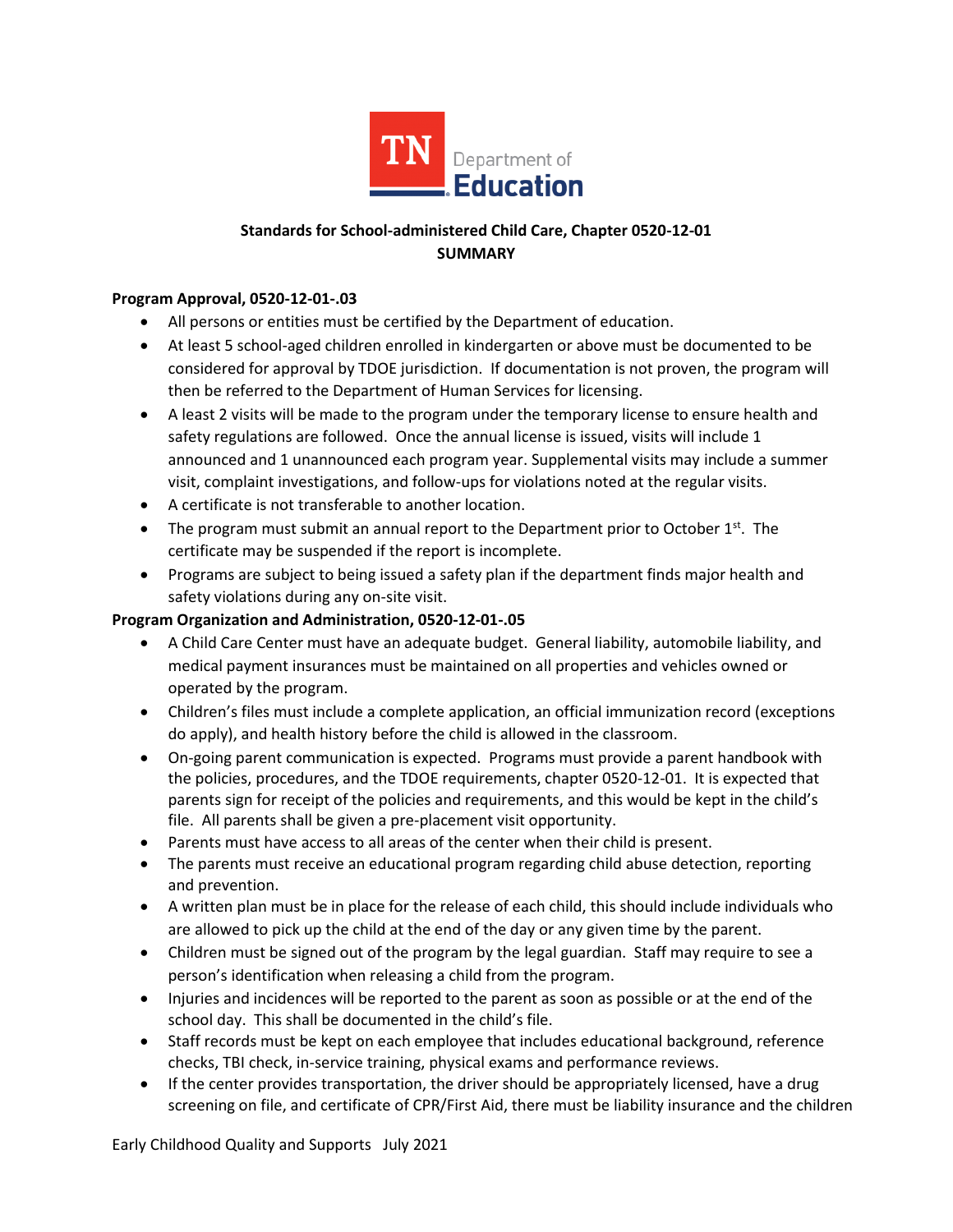must have adequate space and supervision. Transportation provided by the center or under center authorization shall comply with state law.

- Programs must have the current Certificate of Approval posted where parents and visitors can easily see it, along with the Department of Human Services childcare complaint number and the Department of Children's Services Child Abuse Hotline number.
- No smoking must also be posted in a conspicuous manner.
- A copy of the state board rules (chapter 0520-12-01) must be maintained in a central space and available to all staff and parents.

## **Program Operation (Supervision), 0520-12-01-.06**

- Careful supervision of each group is expected at all times and suited appropriately for each age grouping.
- Adult:child ratios and group sizes must be followed.

Single-age grouping chart:

| <b>AGE</b>           | <b>GROUP SIZE</b> | <b>ADULT:CHILD RATIO</b> |
|----------------------|-------------------|--------------------------|
| Infant (6wks-12 m)   | 8                 | 1:4                      |
| Toddler (11m-23m)    | 12                | 1:6                      |
| Two (2) years old    | 14                | 1:7                      |
| Three (3) years old  | 18                | 1:9                      |
| Four (4) years old   | 20                | 1:13                     |
| <b>VPK, 619, PDG</b> | 20                | 1:10                     |

Multi-age grouping chart:

| AGE                    | <b>GROUP SIZE</b> | <b>ADULT: CHILD RATIO</b> |
|------------------------|-------------------|---------------------------|
| Infant $-18$ months    | 8                 | 1:4                       |
| $18 - 36$ months       | 16                | 1.8                       |
| $3 - 4$ years old only | 20                | 1:10                      |
| $3 - 6$ years old*     | 24                | 1:13                      |

\*Not including first grade children

- Group sizes must be maintained in the classroom, but classes may combine while outdoors, in common dining areas, or common napping areas.
- Each group must have their own space. Infants cannot be group with children older than 30 months; a separate area must be provided for infants and toddlers.
- At naptime, ratios may be relaxed for groups (except for infants and toddlers).
- A written playground supervision plan is required.
- Field trips requires adult:child ratios to be doubled. Swimming has a separate ratio chart (page 17) and the lifeguard is not included in the ratio.

#### **Staff, 0520-12-01-.07**

- All programs must have a director and enough teachers and staff to meet the required ratios for adequate supervision.
- Staff must be physically, mentally and emotionally stable to work with children and have knowledge of early childhood behaviors and development.
- Preschool directors, teachers and assistant teachers must be 21 years of age.
- All new staff must complete 2 hours of orientation before assuming duties and receive annual instruction in early childhood topics that are required in this chapter section.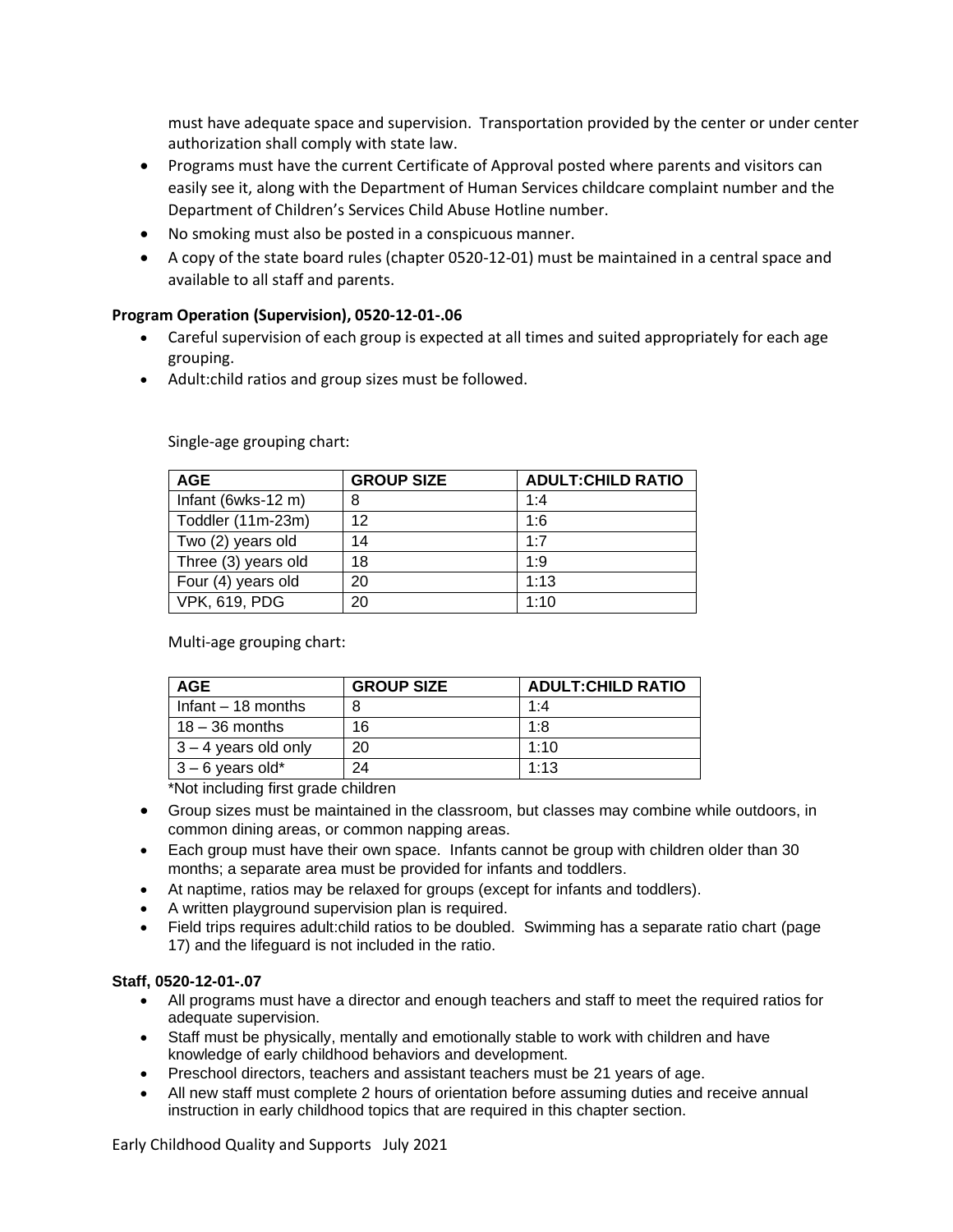- Documentation of training hours is to be maintained for each staff member and available for the department at any time during the program year.
- The program must maintain written documentation that each employee has read the full set of all applicable rules.
- A copy of the entire rules must be maintained and readily accessible to all employees.
- All staff must have a criminal background check upon hiring and must be cleared before assuming duties. A new fingerprint sample is required every 5 years for all employees.
- All teachers and assistant teachers must be at least 21 years of age.
- A director shall be responsible for the day-to-day operations, shall be physically present in the facility for at least half the hours of operation, be at least 21 years of age, and follow the qualification guidelines listed in this chapter section.
- An assistant director may be designated in charge when the director is absent.
- All directors, assistant directors, teachers, assistant teachers, and other staff working directly with the children must have 30 hours of professional development training. At least 6 hours of this professional development must be in developmentally appropriate literacy practices.

## **Program, 0520-12-01-.09**

- Educational activity must be developmentally appropriate for the age and ability of the children enrolled. (See TN-ELDS for Birth-48 Months and TN-ELDS for 48 month-Kindergarten)
- Any technology used by the children must be reviewed by staff, approved by parents, and shall not exceed 2 hours per day.
- Children shall not be left in restraining devices (swings, car seats, high chairs, etc.) for periods longer than 30 minutes.
- Children should have opportunities to play together and also alone when they choose to do so.
- Personal safety must be taught each year for children ages 3 through school age. Parents must be made aware of the curriculum and written approval from the parent/guardian must be maintained for each child.
- Outdoor play must be provided for all ages who are in care for more than 3 daylight hours, weather permitting (temp ranges 32-95 degrees).
- Behavior management and discipline must be reasonable and age appropriate. Spanking or other corporal punishment is not allowed. Timeout must be based on the age of the child and take place in an appropriate location.
- Children shall not be in care for longer than 12 hours in a day.
- Routines such as snack, meals, and res shall occur at approximately the same time each day.

## **Health and Safety, 0520-12-01-.10**

- A first aid kit must be on the premises and a comprehensive first aid chart or list must be available.
- There must a staff member present at all times who has a current certification in CPR and first aid training.
- A written plan to protect children during disasters is required. Drills must be practiced and documented each month. At least one drill must be practiced during extended care hours.
- Smoking and the consumption of alcohol are not allowed on the premises of a child care program.
- Firearms are not allowed on the premises or in a vehicle used to transport children.
- Kitchen knives or other potentially hazardous tools must be kept inaccessible to children.
- Staff's personal belongings must be kept inaccessible to children.
- Emergency contact numbers must be listed and posted near all telephones.
- Conduct regular morning health checks of each child and notify parents immediately when a child is sick or injured.
- Medication may not be given to any child without the written consent of the parent/guardian.
- Safe sleep practices for infants must be followed:
	- $\circ$  Infants places on their back to sleep, in a crib or pack 'n play with only the sheet. Soft bedding for infants is not allowed.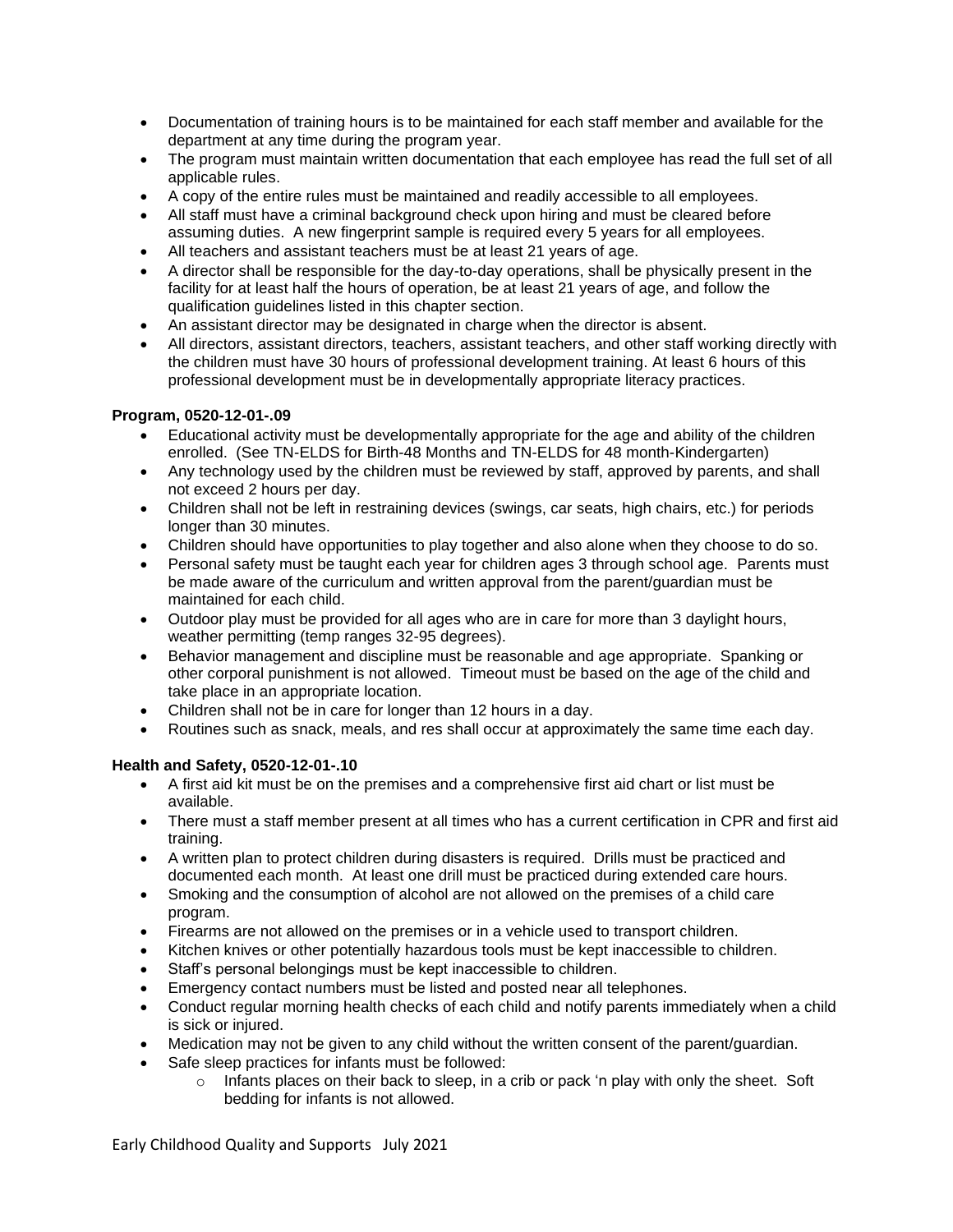- o No swaddling or wrapping in a blanket.
- $\circ$  Infants must be touched by a teacher every 15 minutes to check breathing and body temperature.
- $\circ$  Infant room teachers must have SIDS and safe sleep training before reporting for duty.
- Hand washing and diapering procedures must be followed to minimize the spread of germs in the classrooms.
- Proper diapering procedures must be followed (CDC.gov).
- Developmentally appropriate equipment that is in good repair and easily cleaned is required. All manufacturer's safety instructions must be followed.
- Electrical cords and outlets should be inaccessible to the children.
- Children must have a place to store their belongings that minimizes the spread of germs.
- Each child must have their own napping equipment (2" thick mat or cot; sheet or cover for the mat; and a coverlet for their body)
- All staff must report reasonable suspicions of child abuse to DCS hotline number or local law enforcement immediately upon knowledge of the event. Annual training for this is required.
- A child abuse coordinator must be designated by the program. This person must be trained in child abuse reporting, be available for the program staff if they have questions about reporting, and serve as a liaison to the program staff, the Department of Children's Services, and law enforcement agencies.
- All staff and volunteers will cooperate with investigation personnel in the event of suspected child abuse or neglect.

## **Food, 0520-12-01-.11**

- Children will receive meals based on the amount of hours spent in the program.
- Food should not be forced or withheld from children.
- Infants must be held while bottle feeding and bottles may not be heated in the microwave.
- Special diets and instructions must be provided in writing.
- A menu must be posted each week. Changes to the meal must be documented before the meal occurs.
- Teachers and children must wash hand when handling and eating food.
- All eating surfaces must be washed with soapy water and sanitized before eating and after eating.
- Children must be seated at appropriately sized tables.
- Staff must closely supervise them while eating.
- Milk must be placed in the refrigerator immediately after it is served. All formulas remaining in bottles after feeding must be discarded.
- Highchair manufacturer's restraints must be used.
- Food must be properly handled and stored to protect from it contamination.
- Milk and perishable food must not sit on the table longer than 15 minutes before being served.

## **Physical Facilities, 0520-12-01-.12**

- All facilities must pass an annual fire inspection and health inspection.
- A working telephone is required.
- A minimum of 30 square feet of usable indoor play space for each child is required.
- The area must be clean and safe for the children to use.
- A minimum of 50 square feet per child is required outdoors.
- The outdoor area must be fenced.
- Outdoor play equipment must be age appropriate for the group of children.
- Outdoor equipment must be placed to avoid injury and have a proper amount of resilient surfacing material to cushion a fall.
- The outdoor playground must be properly maintained with a written playground maintenance plan. A pre-play inspection is required before children play outdoors.
- Drinking water shall be provided in all occupied rooms.
- Adequate temperature must be maintained in all classrooms.